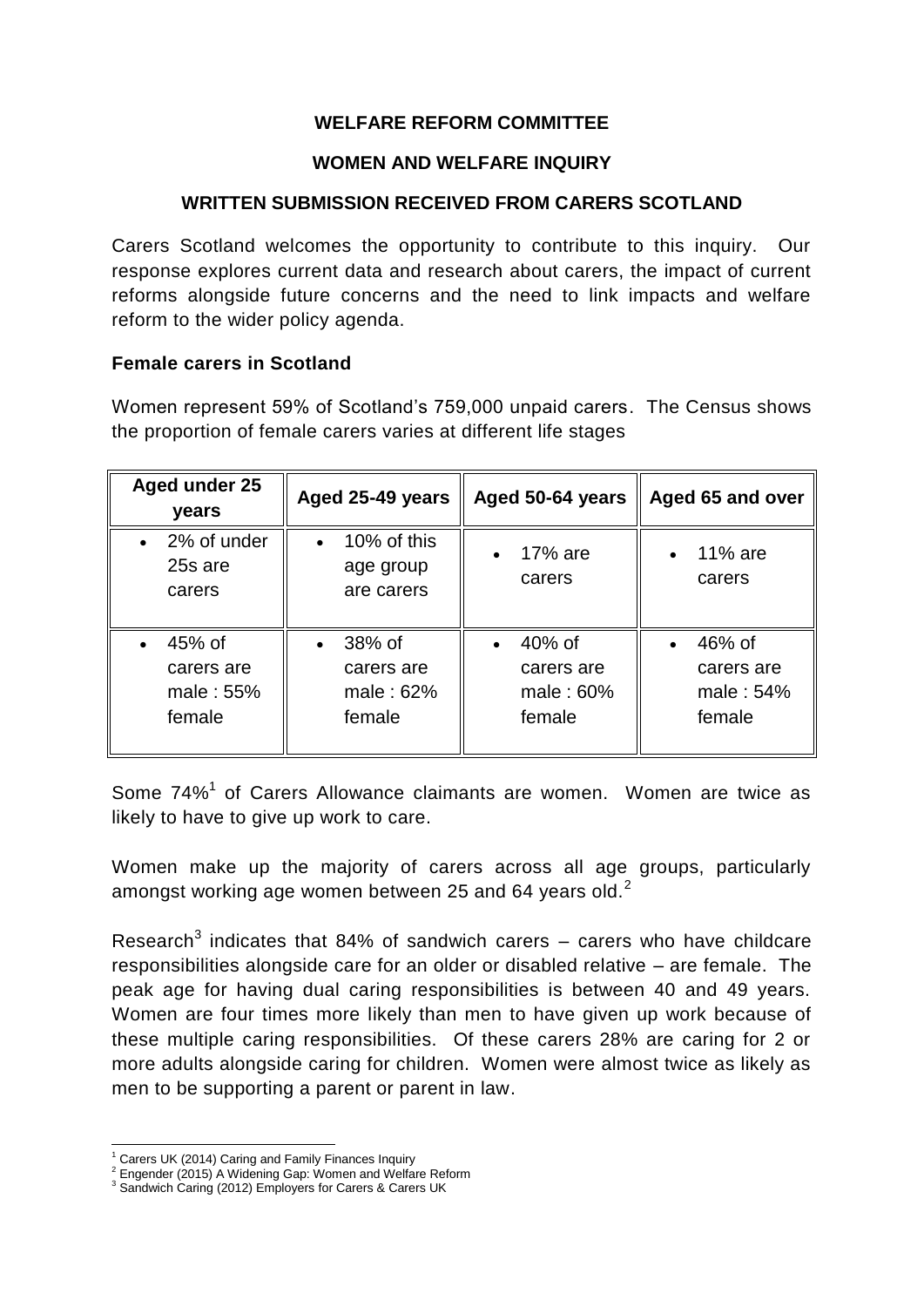### **The challenges**

Many carers face significant challenges when they take on caring responsibilities, often seeing a sharp rise in household expenditure. Our research<sup>4</sup> found that the extra costs of caring and disability can include higher energy bills, phone bills and transport costs as well as care costs, specialist foods, equipment and adaptations<sup>5</sup>.

This is often accompanied by a steep drop in income as carers cut their hours, take on lower paid more flexible work or leave work altogether when they feel they cannot juggle caring alongside work, and often other commitments such as childcare, any longer.

Caring can mean long periods out of employment. In research<sup>6</sup>, almost a third (30%) of carers report spending over 10 years out of work as a result of caring. This is most likely to affected people at the peak age for caring (45-64) when they are also often at the peak of their careers. Nearly 40% of Carers UK's State of Caring respondents had given up work between 40 and 54. Giving up work at this age also means carers can struggle to return to the workplace when their caring responsibilities come to an end and they can face long term financial hardship into retirement.

Leaving work to care not only affects the finances of carers and their families now but it can have far reaching consequences for their long term financial security. Nearly half of carers who had left work to care said they were unable to save for a pension. 58% said they would not be able to save for their own future care needs.

Failing to prevent the financial hardship of carers means that despite saving made to the state through their contribution, many carers themselves will be reliant on the limited safety net of social security and state funded care later in life. This approach is not sustainable and those that provide care should have their income and future financial resilience protected.<sup>7</sup>

There are significant issues for carers who combine caring for an older relative alongside childcare. In research<sup>8</sup>, a third of these sandwich carers were caring around the clock and the vast majority of these carers (85%) had been forced to give up work to care.

-

Carers UK (2014) Caring and Family Finances Inquiry

<sup>5</sup> State of Caring Survey 2014, published in Carers UK (2014) The State of Caring 2014

Carers UK (2011) State of Caring survey

<sup>7</sup> Carers UK (2014) State of Caring

<sup>8</sup> Sandwich Caring (2012) Employers for Carers & Carers UK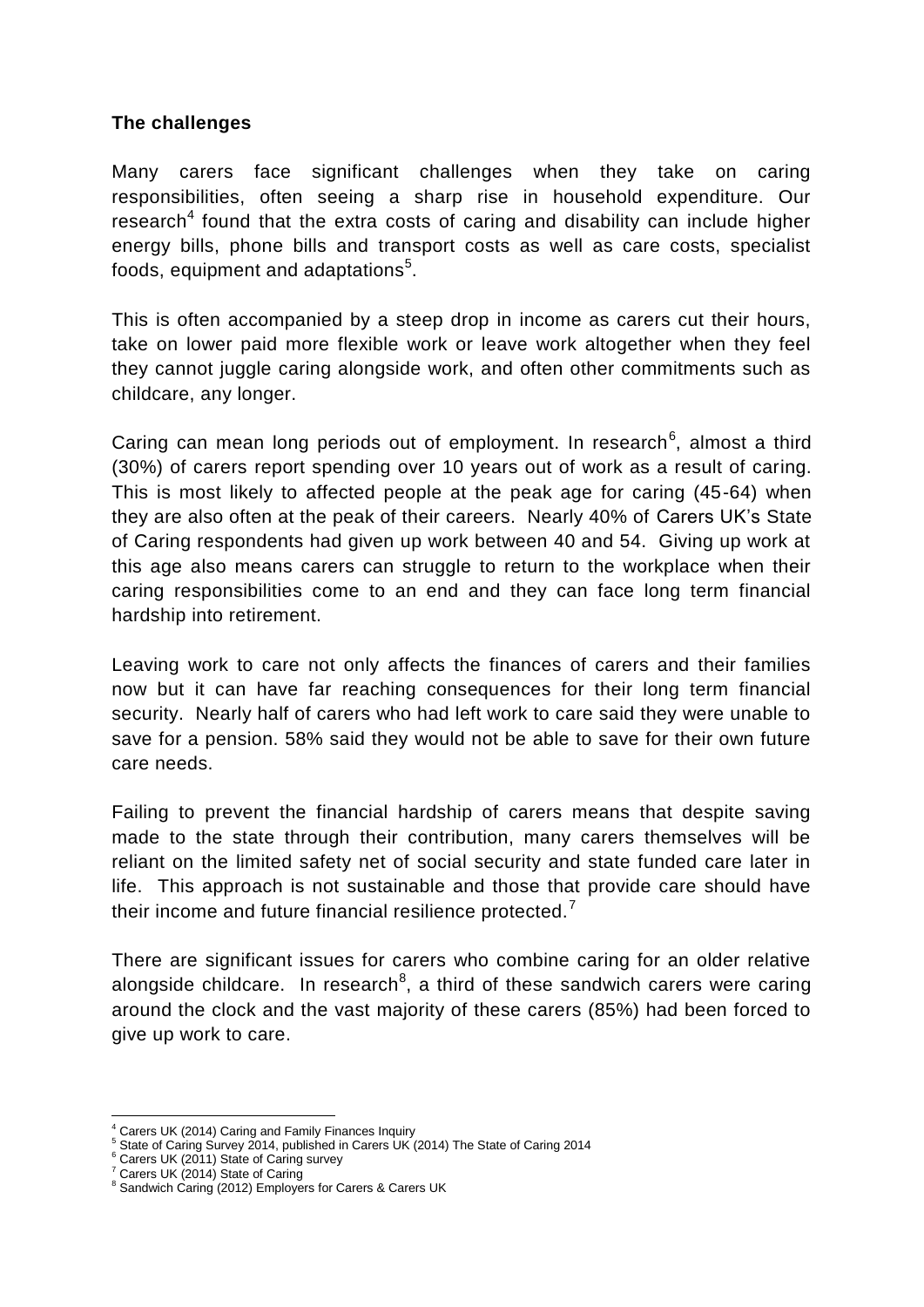*"I feel as if my life has stopped. I was hoping as the children grew up I would be able to have a career again, but feel chances are made less because of these years I could have been retrained, are taken up with hospital appointments and caring for my parents. I will be old before I know it and will have lost this part of my life."*

36% of respondents (as well as having caring responsibilities for another relative) reported that at least one of their children had a disability or long term condition.

Over one in four (28%) said that additional support with the care of older and disabled relatives would make the biggest difference in helping them manage, substantially more than those who picked affordable childcare (6%).

# **Welfare and Carers**

Although saving the Scottish economy £10.3 billion every year, financial support for carers through the benefit system is set at the lowest rate for any income replacement benefit. Carers Allowance is only £62.10 per week. Jobseekers Allowance is £73.10 per week. Carers Allowance is taxable.

Half of carers receive income support. Carers UK estimate that the switch from RPI to CPI and 1% uprating of Income Support is having an impact on carers income, despite their other benefits rising with inflation. For example, in "Caring and Family Finances", carers estimated that carers will be £117 a year worse off by 2015-16.

Current rules mean that people who are undertaking more than 21 hours of further education cannot claim. Carers in employment who exceed the earnings limit of £110 per week, even if only by 1p lose all £62.10 of Carers Allowance. One in 10 carers who had left work, reduced working hours or retired early to care pointed to the rules in the benefit system which mean, financially, it is not worth working.

Carers are already facing significant financial disadvantage and increased living and care costs as a consequence of caring. For example $9$ :

- 47% are in a household where no-one was in paid work, reflecting the impact of disability and caring on households.
- 37% are unable to pay their utility bills
- 47% are in debt as a result of caring
- 38% are cutting back on essential spending like food and heating to make ends meet

<sup>-</sup><sup>9</sup> Caring and Family Finances 2014, Carers UK and Carers Scotland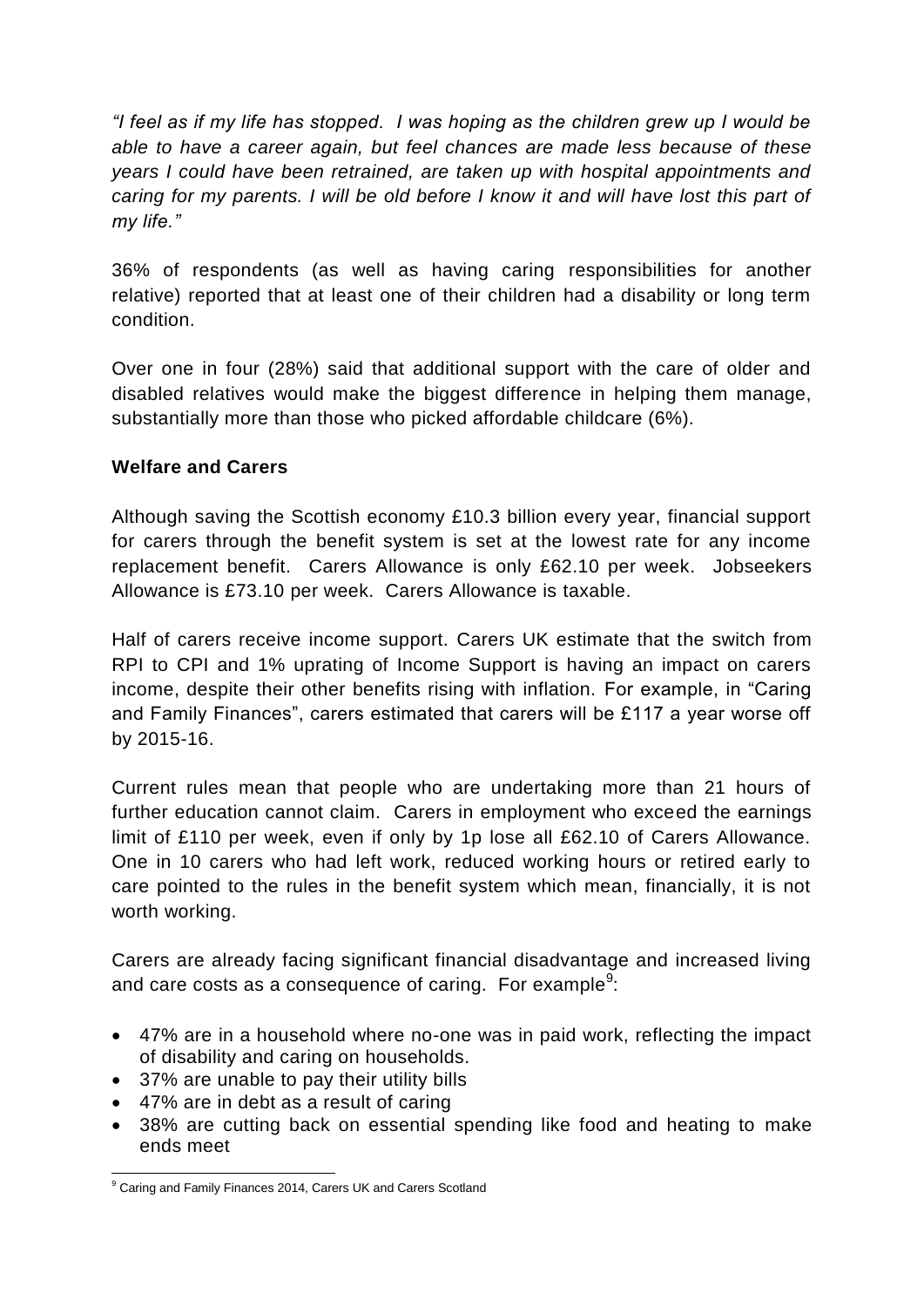Yet much of the reforms to welfare that will affect them are still to come.

Carers have significant concerns over the change from disability living allowance (DLA) to personal independence payment (PIP) and initial reports of long delays in assessment in decision making exacerbate this further. This UK Government estimates that, across the UK, approximately 607,000 fewer people will receive PIP than would have receive DLA – a 28% reduction.<sup>10</sup>

Carers are extremely worried both about the loss of financial support for the person the care for and the consequences for their ability to afford living costs and buy or maintain essential care services or aids and adaptations. In addition, those in receipt of Carers Allowance face the possibility of loss of disability benefits causing simultaneous loss of Carers Allowance.

The UK Government estimates that 5,000 carers will lose entitlement to Carers Allowance in the first two years of the move to PIP. However, this is net as they expect 25,000 carers to lose CA and 20,000 so masks significant impact on the lives of carers. If this continues for the rest of the PIP implementation, Carers UK estimates that 24,457 fewer carers will receive Carers Allowance as a result.<sup>11</sup>

Many carers are deeply worried that they would need to claim Jobseekers Allowance, bringing the risks of conditionality and sanctions and further loss of support as they would be unable to seek work given an ongoing need to provide care. Carers are unlikely to have sufficient flexibility to meet work requirements and, as noted earlier, many have dual responsibilities in caring for disabled or older family alongside children.

Carers will also be affected by the benefit cap as Universal Credit is introduced. Whilst exemptions apply to households with claimants of some benefits, receipt of Carers Allowance does not exempt a household from the cap. Whilst many carers live with and are in the same "household" as the person they care for, certain groups of carers are not.

So whilst carers looking after disabled partners and disabled children under 18 will be exempt from the cap, those caring for adult disabled children or someone living outwith their home will not be. Those carers who will be subject to the benefit cap are predicted to lose £105 per week on average.<sup>12</sup>

-

 $10$  Social Security (Personal Independence Regulations) 2013 from Carers UK (2013) Caring and Family Finances Inquiry

<sup>&</sup>lt;sup>11</sup> Carers UK (2013) Caring and Family Finances Inquiry

<sup>&</sup>lt;sup>12</sup> DWP (2012) Benefit Cap (Housing Benefit) Regulation 2012: Impact assessment for the benefit cap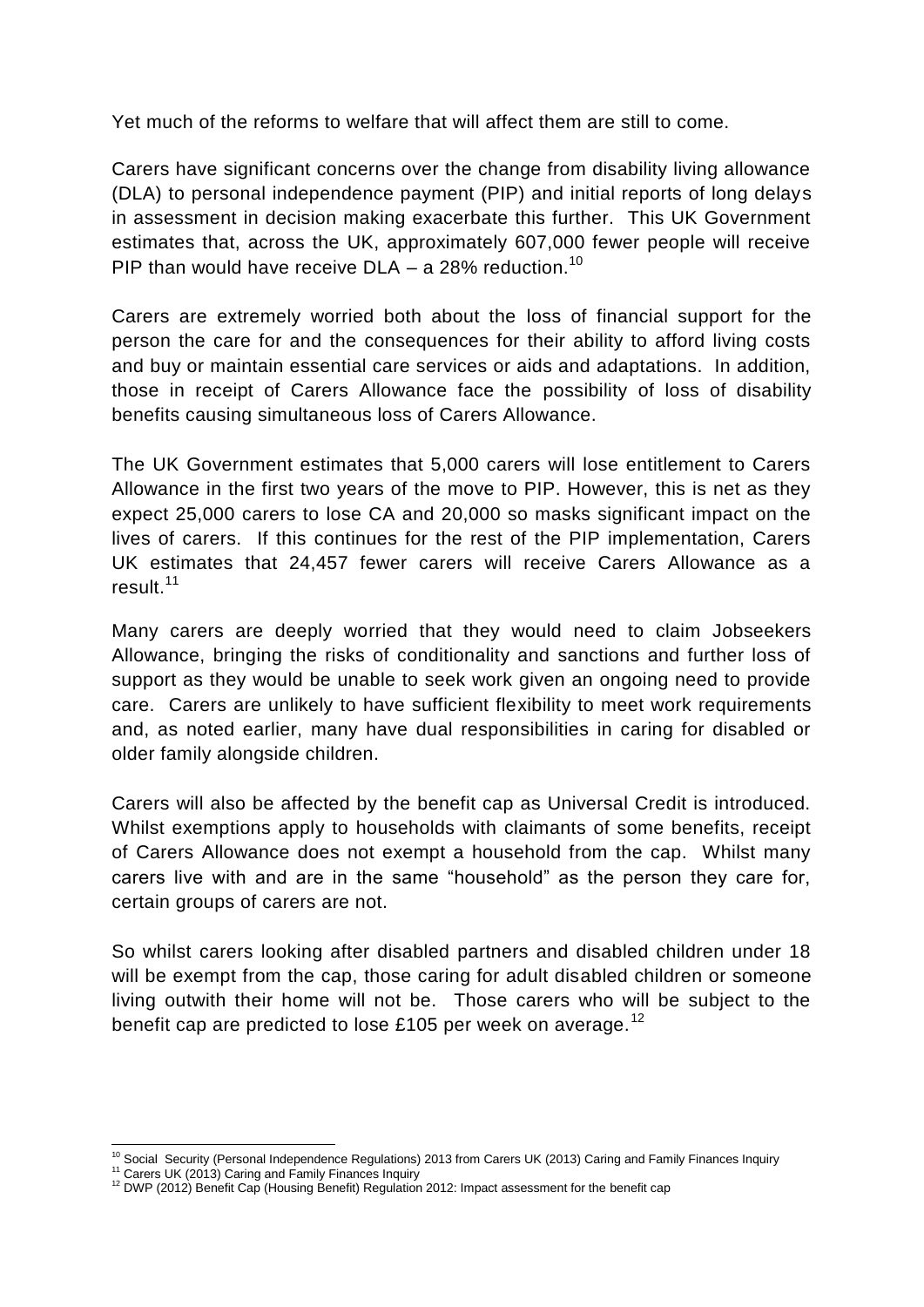## **The challenges and opportunities of further devolution**

We highlighted to the Smith Commission that partial devolution of social security would create additional complexity for carers – who already faced significant challenges in juggling health, and social care and benefits systems alongside their lives and caring roles. To enable a coordinated approach to delivery and policy development without creating this additional complexity and the associated costs of managing two systems, we reasoned it made sense to devolve the full range of social security powers to Scotland.

Notwithstanding this, we welcome the devolution of disability and carer benefits and hope that there are opportunities to make a difference to the lives of carers. However, we do have some concerns.

The power to create a new benefit to replace **Carers Allowance** or make changes to Carers Allowance for carers in Scotland appears to be more restrictive than what we believe the Smith Commission outlined. The clauses appear to suggest that the power extends only to benefit carers who are not in full time education, and not gainfully employed.

We consider this to be restrictive and limit any future developments to support, For example, the policy direction is to ensure that all young people have the opportunity to take part in employment, education and training; yet this restriction may limit the opportunity to support young adult carers who wish to study whilst managing a caring role.

Equally these clauses appear to apply to any changes the Scottish Government may wish to make to Carers Allowance in line with its own policies on employment. For example, we have been given to understand that the description "not gainfully employed" refers to the earnings limits currently in place for Carers Allowance – where a carer cannot earn more than a prescribed amount (after certain deductions) before all Carers Allowance is lost. .This limit is very low and every year many carers lose complete entitlement to Carers Allowance when the minimum wage rises, even when their earnings are merely a few pence above the earnings limit.

We question whether the restrictive nature of the clauses will prevent the Scottish Government from removing this "cliff edge" or increasing the earnings limit in line with, for example, the Living Wage rather than the minimum wage.

Whilst we have welcomed the joint commitment that any **new benefits must provide additional income** for individuals, there is a lack of clarity over whether increases in levels of current benefits – for example, to bring the value of Carers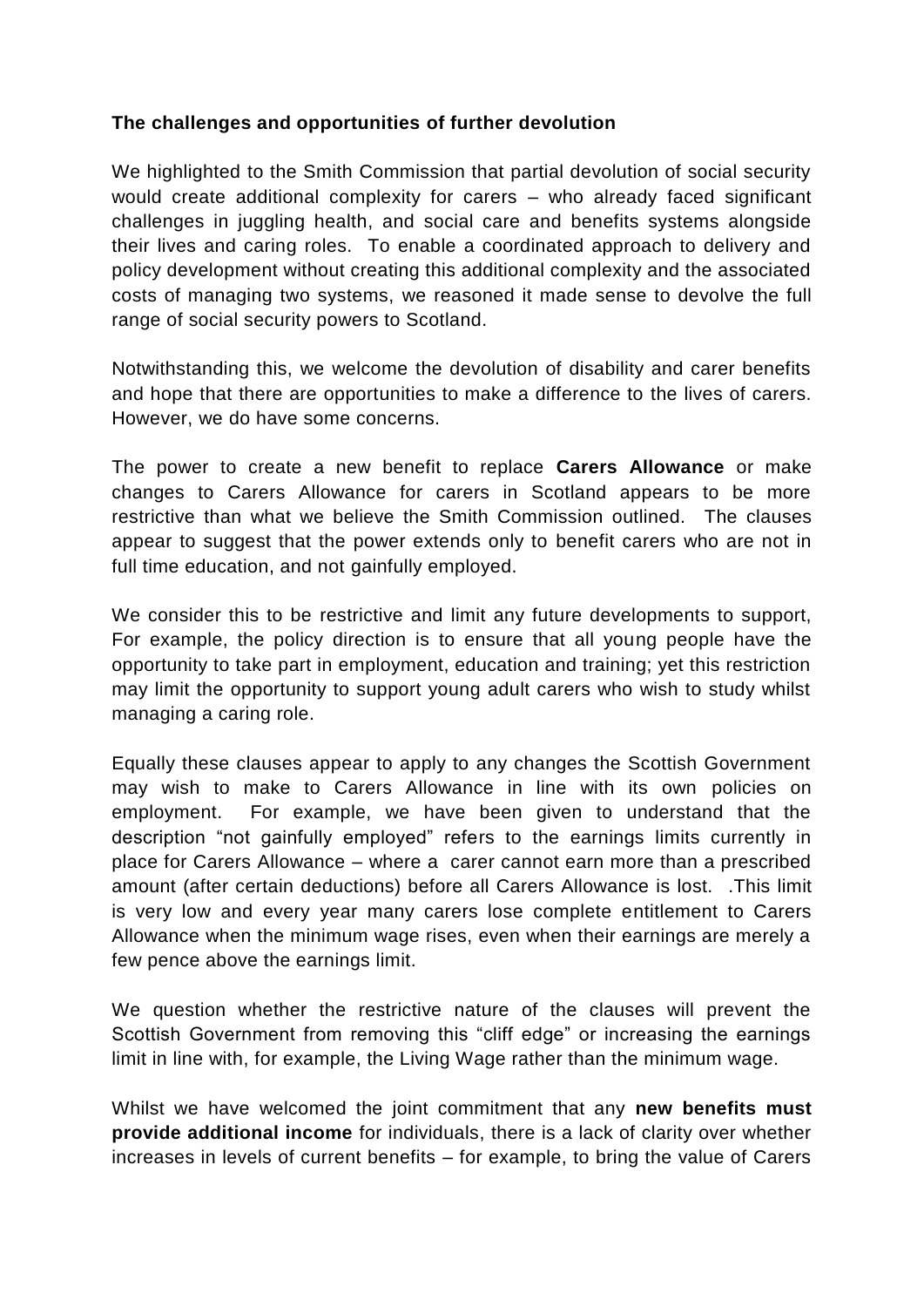Allowance in line with Jobseekers Allowance – will simply result in a deduction from income support, pension credit or universal credit. This will not therefore bring any increase in income to the poorest carers, the largest proportion of whom are women.

In considering amendments to Carers Allowance or development of new benefits to support carers, we do not specify precisely what we believe should be developed in future, although we make some suggestions in line with previous engagement with carers in developing a response to the Expert Group on Welfare. However, an overarching principle should apply - that **carers be fully involved** in the development of any new benefits so that they best reflect their needs.

## **Carers Allowance**

As a first step, the value of carers' benefits should increase, at a minimum to that of Jobseekers Allowance. Amendments to Carers Allowance should be considered to enable carers in education to qualify and to remove the earnings limit cliff edge for carers in employment. However, there is a need to seek clarification to prevent any increase in income from "clawback" through Universal Credit and Income Support

# **Future Carers Benefits**

It is essential that future carer benefits should recognise the contribution of carers and seek to mitigate negative impacts and **provide carers with an independent income.** We have argued since our beginnings 50 years ago that carers must have access to an independent income of their own. Whilst Carers Allowance does have its limitations and qualifying criteria, it is the only standalone benefit that recognises the enormous contribution that carers make to supporting older and disabled people.

Carers and disability benefits **must remain as cash/income benefits** and should not be brought into social care support budgets. We know that this was part of an early discussion on the devolution of Attendance Allowance and believe that it would be detrimental to individuals and their carers.

There must be consideration on **how best the benefits system can support carers throughout their caring journey** including the ways in which benefits, education and employment support can help those who are at the end of their caring journey. Discussions should include how best to financially support carers who will be unable to take up employment due to the intensity of their caring role.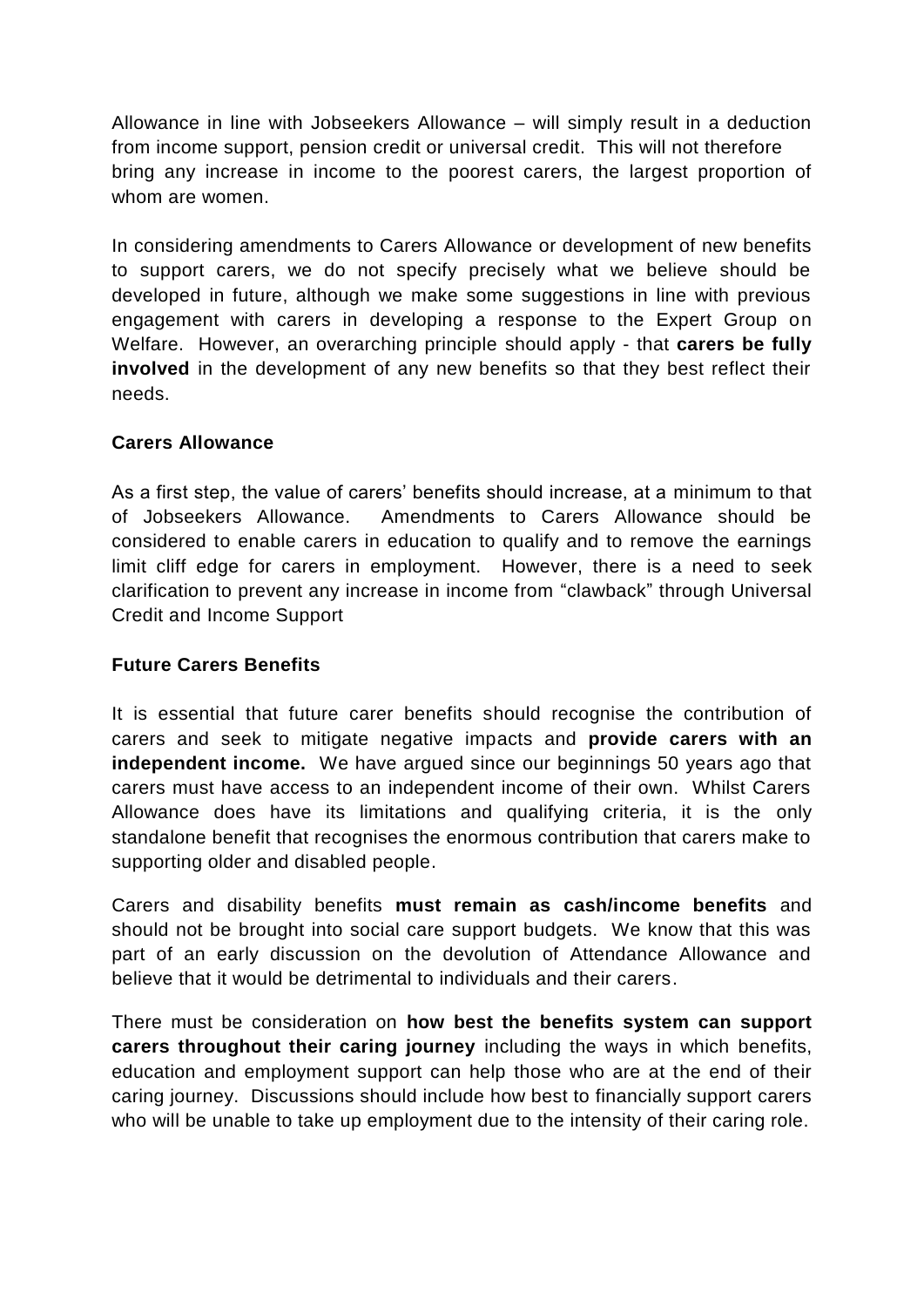# **Finally**

Whilst this inquiry examines welfare reform, it is vital that considerations for the future take account of the wider policy landscape. Changes and improvements to benefits will not in themselves improve carers lives if, for example, social care and health at local and policymaking level are not responsive to their needs.

In this respect we support recommendations in "A Widening Gap: Women and Welfare Reform" that the Scottish Government should:

- develop a clear action plan to mitigate the impacts of welfare reforms on women which is linked to devolved policy on gender equality, women's employment, social care and childcare;
- specifically monitor emerging impacts on amongst others, unpaid carers;
- link new powers over benefits to legislation and strategy (including the Carers Bill) and review how devolved services impact on women's equality before new powers and taken forward
- use the opportunity to reimagine the services needed to better support the group that they serve

The opportunity should be available throughout the process for carers to be fully involved in these considerations; carers are best placed to identify what can help make a material difference in their lives and what is a barrier to their inclusion and opportunity to have a life outside caring.

Fiona Collie Policy & Public Affairs Manager Carers Scotland 1 May 2015

## **About Carers Scotland**

Across Scotland today, more than 660,000 people are carers, supporting a loved one who is older, disabled or seriously ill.

That's 1 in 8 adults who care, unpaid, for family and friends. Three in five of us will become carers at some point in our lives and, within our lifetime, there will be 1 million carers in Scotland.

Every day 500 people in Scotland become carers. Many don't know how or where to get help. It can be frightening and very lonely.